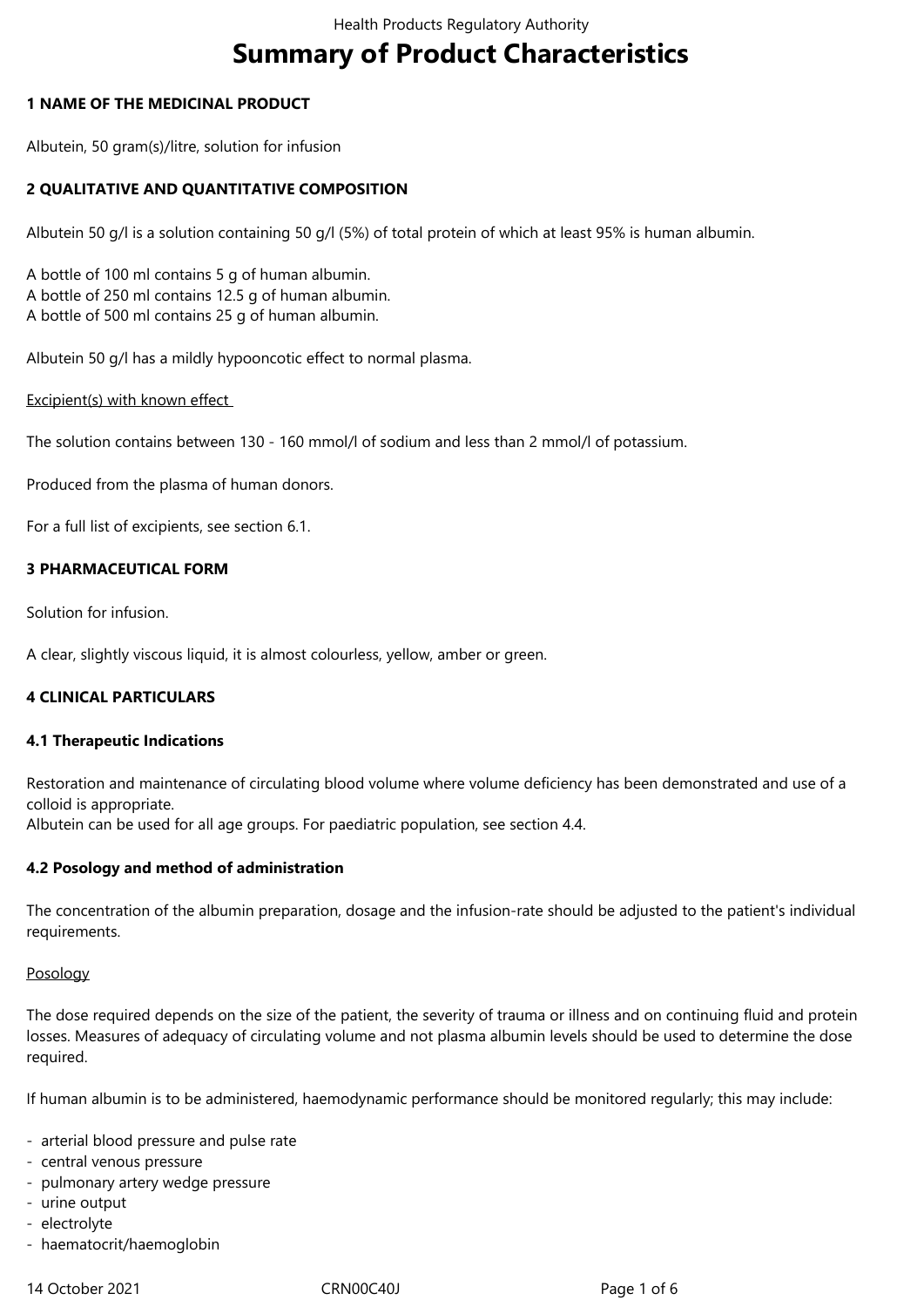## Health Products Regulatory Authority

## *Paediatric population*

The safety and efficacy of Albutein 50 g/l in children have not been established in controlled clinical trials. See also section 4.4.

## Method of administration

Human albumin can be directly administered by the intravenous route.

The infusion rate should be adjusted according to the individual circumstances and the indication.

In plasma exchange the infusion-rate should be adjusted to the rate of removal.

For further details, see section 6.6.

## **4.3 Contraindications**

Hypersensitivity to albumin preparations or to any of the excipients.

## **4.4 Special warnings and precautions for use**

**Traceability** 

In order to improve the traceability of biological medicinal products, the name and the batch number of the administered product should be clearly recorded.

Suspicion of allergic or anaphylactic type reactions requires immediate discontinuation of the infusion. In case of shock, standard medical treatment for shock should be implemented.

Albumin should be used with caution in conditions where hypervolaemia and its consequences or haemodilution could represent a special risk for the patient. Examples of such conditions are:

- Decompensated cardiac insufficiency
- Hypertension
- Oesophageal varices
- Pulmonary oedema
- Haemorrhagic diathesis
- Severe anaemia
- Renal and post-renal anuria

In a post-hoc subgroup analysis of patients with traumatic brain injury, in a randomized controlled trial of saline vs albumin as fluid resuscitation in critically ill patients, albumin was linked to increased intracranial pressure and increased mortality compared to saline solution. Albumin should therefore be used with caution in patients with traumatic brain injury.

200-250 g/l Human albumin solutions are relatively low in electrolytes compared to the 40-50 g/l human albumin solutions. When albumin is given, the electrolyte status of the patient should be monitored (see section 4.2) and appropriate steps taken to restore or maintain the electrolyte balance.

If comparatively large volumes are to be replaced, controls of coagulation and haematocrit are necessary. Care must be taken to ensure adequate substitution of other blood constituents (coagulation factors, electrolytes, platelets and erythrocytes).

Hypervolaemia may occur if the dosage and rate of infusion are not adjusted to the patients circulatory situation. At the first clinical signs of cardiovascular overload (headache, dyspnoea, jugular vein congestion), or increased blood pressure, raised venous pressure and pulmonary oedema, the infusion is to be stopped immediately.

#### Transmissible agents

Standard measures to prevent infections resulting from the use of medicinal products prepared from human blood or plasma include selection of donors, screening of individual donations and plasma pools for specific markers of infection and the inclusion of effective manufacturing steps for the inactivation/removal of viruses. Despite this, when medicinal products prepared from human blood or plasma are administered, the possibility of transmitting infective agents cannot be totally excluded. This also applies to unknown or emerging viruses and other pathogens.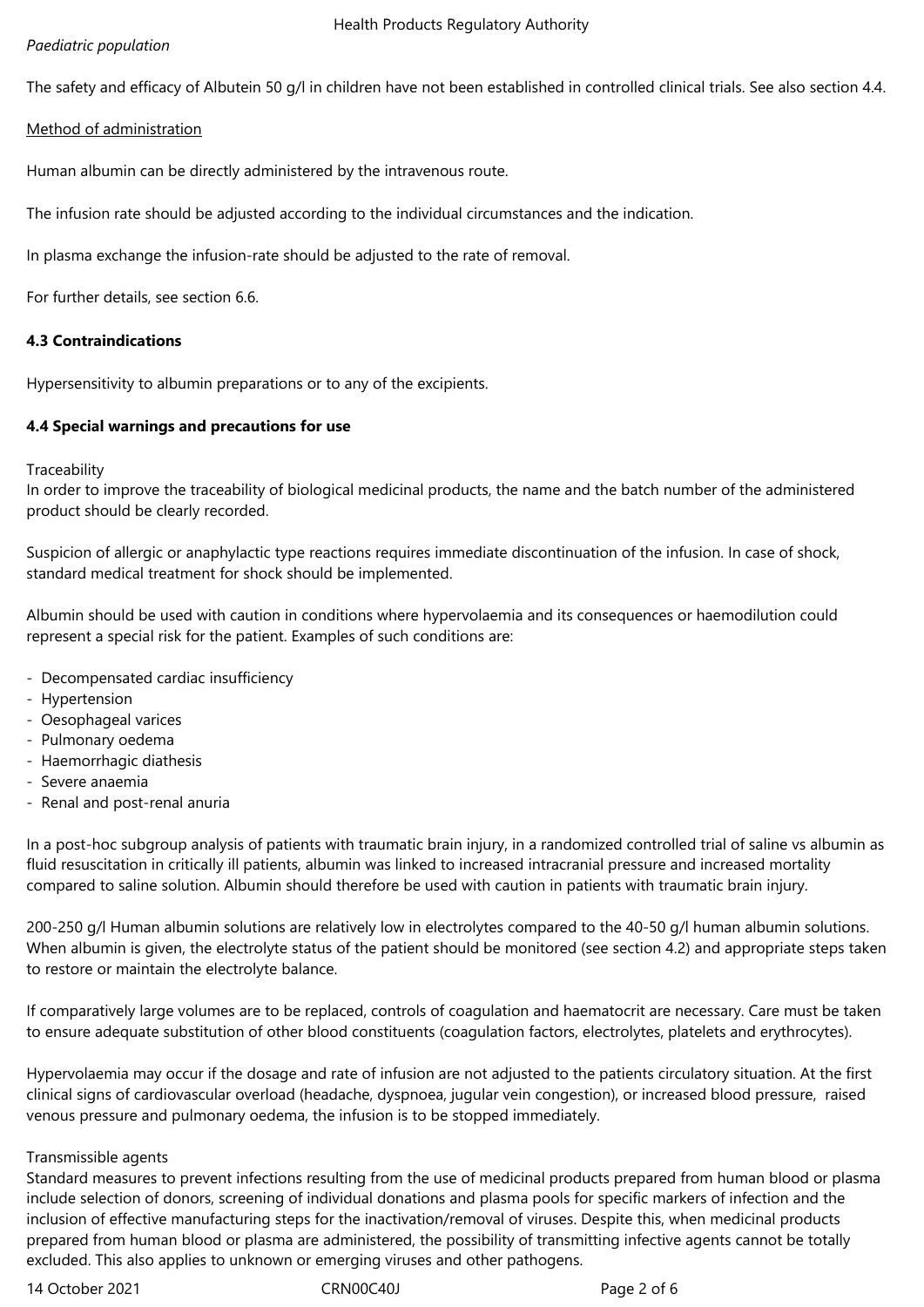#### Health Products Regulatory Authority

There are no reports of virus transmissions with albumin manufactured to European Pharmacopoeia specifications by established processes.

It is strongly recommended that every time that Albutein 50 g/l is administered to a patient, the name and batch number of the product are recorded in order to maintain a link between the patient and the batch of the product.

## Paediatric population

The safety and efficacy of Albutein 50 g/l in children have not been established in controlled clinical trials.

However, clinical experience with albumin in children, suggests that no harmful effects are to be expected provided that particular attention is paid to the dose in order to avoid cardiovascular overload.

## Special warnings about excipients

This medicinal product contains 333.5 mg sodium per bottle of 100 ml, 833.8 mg sodium per bottle of 250 ml and 1667.5 mg sodium per bottle of 500 ml, equivalent to 16.7%, 41.7% and 83.4%, respectively, of the WHO recommended maximum daily intake of 2 g sodium for an adult.

This medicinal product contains potassium, less than 1 mmol (39 mg) per bottle, i.e. essentially 'potassium-free'.

## **4.5 Interaction with other medicinal products and other forms of interactions**

No specific interactions of human albumin with other medicinal products are known.

## **4.6 Fertility, pregnancy and lactation**

## **Pregnancy**

The safety of Albutein 50 g/l for use in women during pregnancy has not been established in controlled clinical trials. However, clinical experience with albumin suggests that no harmful effects on the course of pregnancy, or on the foetus and the neonate are to be expected.

#### Breast-feeding

It is unknown whether Albutein 50 g/l is excreted into the breast milk. The excretion of human albumin into the milk has not been studied in animals. The decision whether to continue/discontinue breast-feeding or to continue/discontinue therapy with Albutein should be made taking into account the benefit of breast-feeding for the child and the benefit of Albutein therapy for the mother.

#### **Fertility**

No animal reproduction studies have been conducted with Albutein 50 g/l.

However, human albumin is a normal constituent of human blood.

# **4.7 Effects on ability to drive and use machines**

No effects on ability to drive and use machines have been observed.

#### **4.8 Undesirable effects**

#### Safety profile summary

Mild reactions such as flush, urticaria, fever, and nausea occur rarely. These reactions normally disappear rapidly when the infusion rate is slowed down or the infusion is stopped.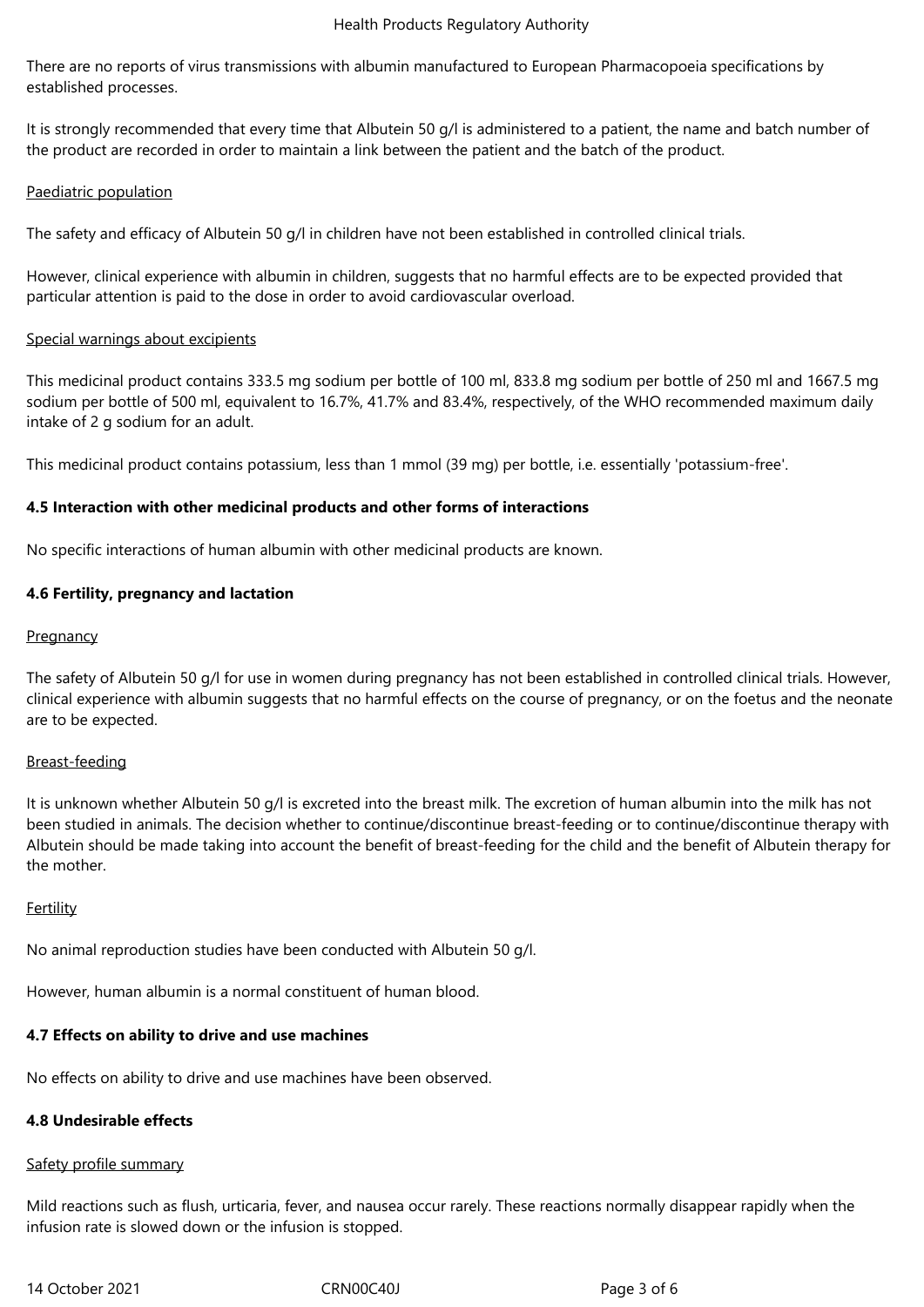For safety with respect to transmissible agents, see 4.4.

## Tabulated list of adverse reactions

The table presented below is according to the MedDRA system organ classification (SOC and Preferred Term Level) and includes adverse events with the use of human albumin solutions.

There are no consistent data on the frequency of undesirable effects from clinical trials.

The following data are consistent with the safety profile of human albumin solution Grifols and confirmed post-marketing experience. Since the reporting of adverse reactions in the post-marketing is voluntary, and comes from a population of unknown size, it is not possible to reliably estimate the frequency of these reactions:

| <b>MedDRA System Organ Class (SOC)</b>               | <b>Adverse reaction</b>                                      | <b>Frequency</b> |
|------------------------------------------------------|--------------------------------------------------------------|------------------|
| Immune system disorders                              | Anaphylactic shock Anaphylactic reaction<br>Hypersensitivity | Unknown          |
| Vascular disorders                                   | Flushing                                                     | Unknown          |
| Gastrointestinal disorders                           | Nausea                                                       | Unknown          |
| Skin and subcutaneous tissue disorders               | Urticaria                                                    | Unknown          |
| General disorders and administration site conditions | Pyrexia                                                      | Unknown          |

#### Paediatric population

There are no specific data to evaluate the possibility of finding different adverse reactions in this population.

## Reporting of suspected adverse reactions

Reporting suspected adverse reactions after authorisation of the medicinal product is important. It allows continued monitoring of the benefit/risk balance of the medicinal product. Healthcare professionals are asked to report any suspected adverse reactions via the national reporting system: HPRA Pharmacovigilance

Website: www.hpra.ie

#### **4.9 Overdose**

Hypervol[aemia may o](http://www.hpra.ie/)ccur if the dosage and rate of infusion are too high.

At the first clinical signs of cardiovascular overload (headache, dyspnoea, jugular vein congestion), or increased blood pressure, raised central venous pressure and pulmonary oedema, the infusion should be stopped immediately and the patient's haemodynamic parameters carefully monitored.

#### **5 PHARMACOLOGICAL PROPERTIES**

#### **5.1 Pharmacodynamic properties**

Pharmacotherapeutic group: plasma substitutes and plasma protein fractions, ATC code: B05AA01

Human albumin accounts quantitatively for more than half of the total protein in the plasma and represents about 10% of the protein synthesis activity of the liver.

Physico-chemical data: human albumin 50 g/l is mildly hypooncotic to normal plasma.

The most important physiological functions of albumin results from its contribution to oncotic pressure of the blood and transport function. Albumin stabilises circulating blood volume and is a carrier of hormones, enzymes, medicinal products and toxins.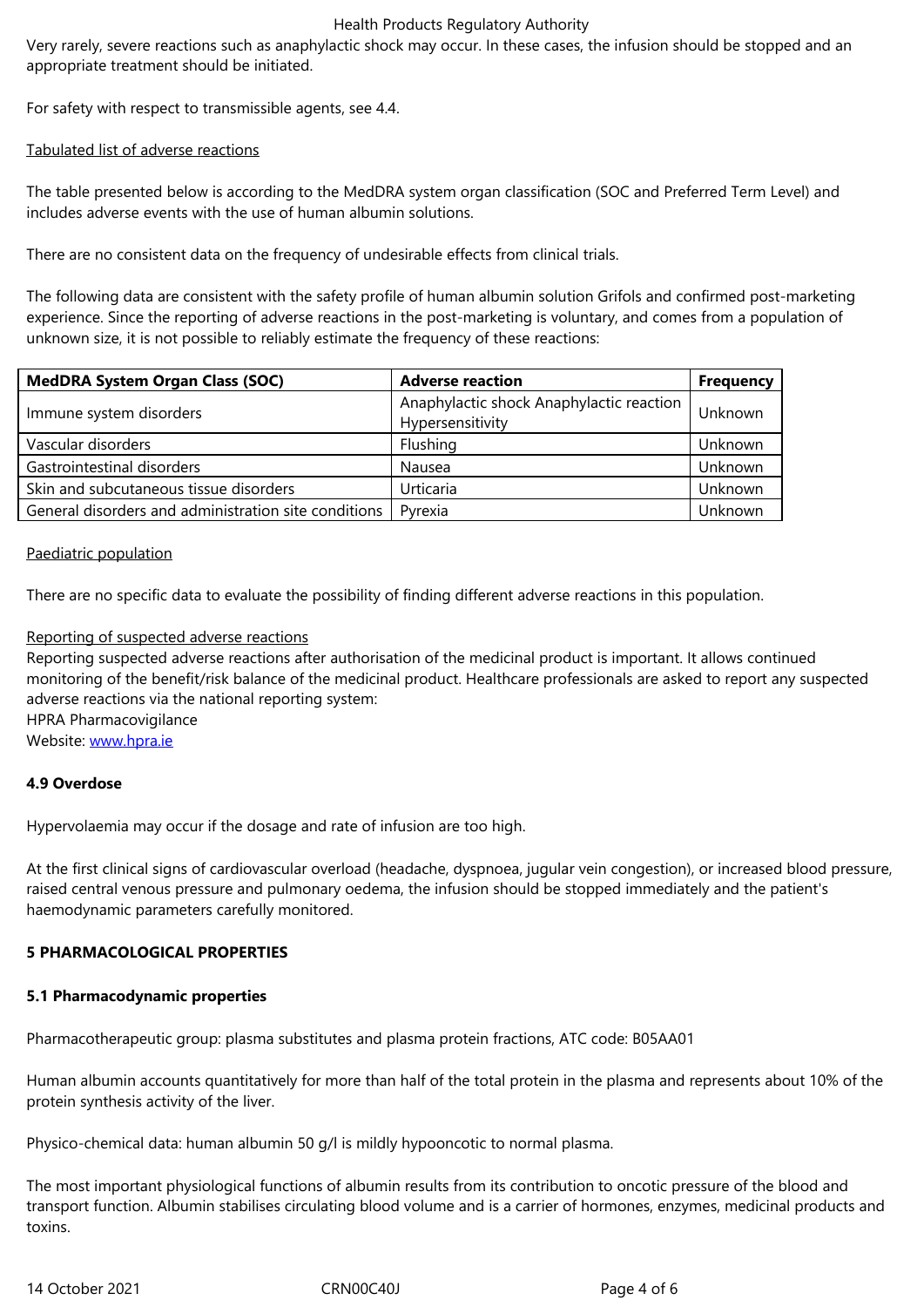## **5.2 Pharmacokinetic properties**

Under normal conditions, the total exchangeable albumin pool is 4-5 g/kg body weight, of which 40-45% is present intravascularly and 55-60% in the extravascular space. Increased capillary permeability will alter albumin kinetics and abnormal distribution may occur in conditions such as severe burns or septic shock.

Under normal conditions, the average half-life of albumin is about 19 days. The balance between synthesis and breakdown is normally achieved by feedback regulation. Elimination is predominantly intracellular and due to lysosome proteases.

In healthy subjects, less than 10% of infused albumin leaves the intravascular compartment during the first 2 hours following infusion. There is considerable individual variation in the effect on plasma volume. In some cases, the plasma volume can remain increased for some hours. However, in critically ill patients, albumin can leak out of the vascular space in substantial amounts at an unpredictable rate.

## **5.3 Preclinical safety data**

Human albumin is a normal constituent of human plasma and acts like physiological albumin.

In animals, single dose toxicity testing is of little relevance and does not permit the evaluation of toxic or lethal doses or of a dose-effect relationship.

Repeated dose toxicity testing is impracticable due to the development of antibodies to heterologous protein in animal models.

To date, human albumin has not been reported to be associated with embryo-foetal toxicity or oncogenic or mutagenic potential.

No signs of acute toxicity have been described in animal models.

## **6 PHARMACEUTICAL PARTICULARS**

#### **6.1 List of excipients**

Each ml contains: Sodium chloride (q.s. sodium ion) 0.145 mmol Sodium caprylate 0.004 mmol Sodium N-acetyltryptophanate 0.004 mmol Water for injections q.s.

The solution contains between 130 - 160 mmol/l of sodium and less than 2 mmol/l of potassium.

# **6.2 Incompatibilities**

Albutein 50 g/l must not be mixed with other medicinal products, whole blood or packed red cells.

# **6.3 Shelf life**

3 years. After first opening, the product should be used immediately.

#### **6.4 Special precautions for storage**

Do not store above 30 °C. Do not freeze. Keep the bottle in the outer carton in order to protect from light.